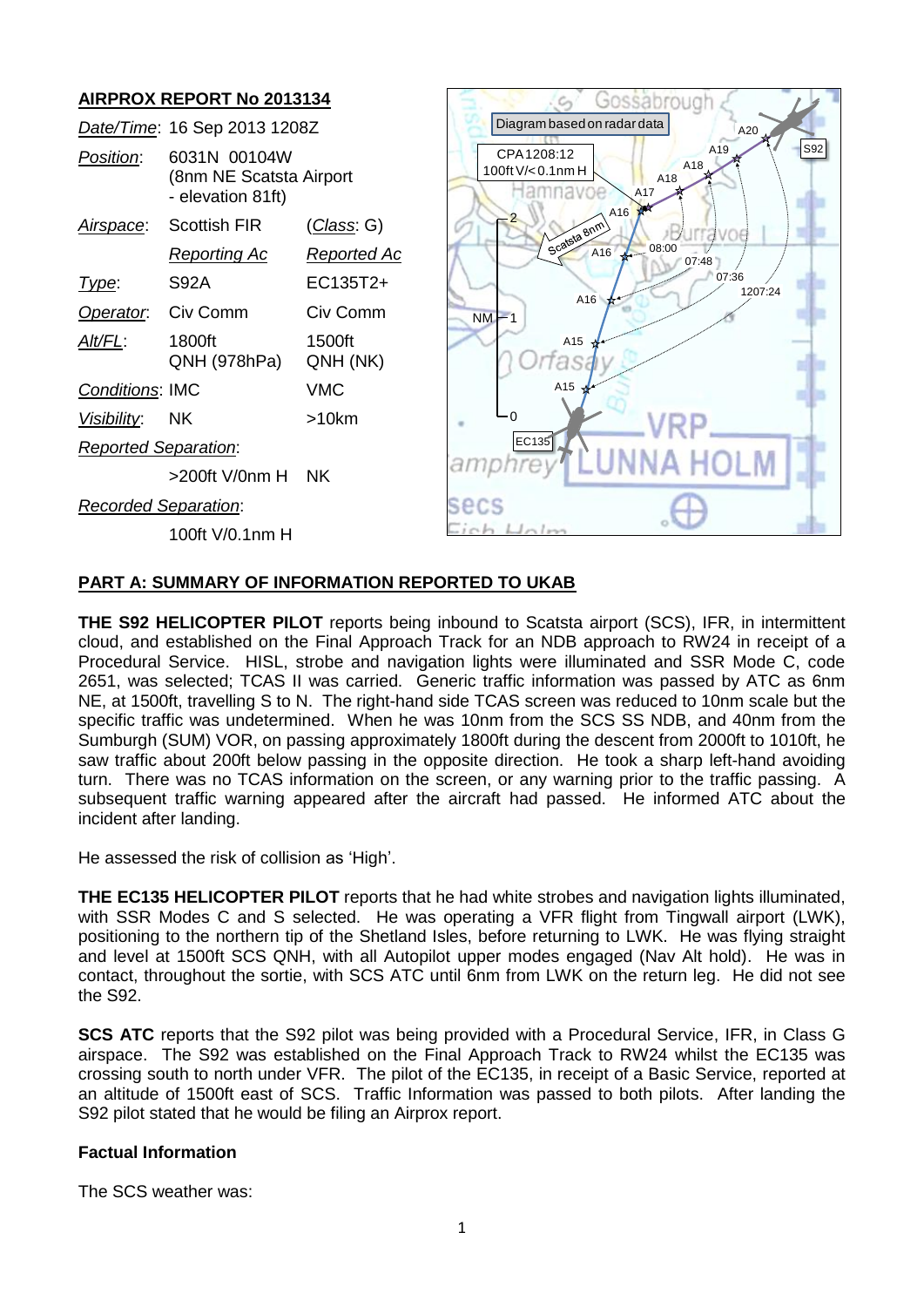METAR EGPM 161150Z 20017KT 9999 VCSH FEW015 SCT025 11/07 Q0979 TEMPO SHRA=

[VCSH indicating that there was precipitation within 16km (but not at) the aerodrome.]

CAP 774 UK Flight Information Services, defines the following service levels:

Procedural Service<sup>1</sup>. Under a Procedural Service the controller shall provide traffic information, if it is considered that a confliction may exist, on aircraft being provided with a Basic Service and those where traffic information has been passed by another ATS unit; however, there is no requirement for deconfliction advice to be passed, and the pilot is wholly responsible for collision avoidance. The controller may, subject to workload, also provide traffic information on other aircraft participating in the Procedural Service, in order to improve the pilot's situational awareness.

**Basic Service**<sup>2</sup>. A Basic Service is provided for the purpose of giving advice and information useful for the safe and efficient conduct of flights. This may include weather information, changes of serviceability of facilities, conditions at aerodromes, general airspace activity information, and any other information likely to affect safety. The avoidance of other traffic is solely the pilot's responsibility.'

CAP  $774^3$  also states that:

'…Controllers may, subject to workload, initiate agreements (as defined in Service Principles) with pilots of aircraft under a Basic Service to restrict their flight profile in order to co-ordinate them with aircraft in receipt of a Procedural Service. However, controllers shall limit the occasions on which they make such agreements to those where it is clear that a confliction exists, and only when controller workload permits.

*Pilots must remain alert to the fact that whilst in receipt of a Procedural Service, they may encounter conflicting aircraft about which neither traffic information nor deconfliction advice have been provided. Additionally, the adequacy of ATC deconfliction advice relies on compliance by pilots, and in the non-surveillance environment ATC are unable to recognise when pilot position reports are inaccurate or incorrect.'*

### **Analysis and Investigation**

## **CAA ATSI**

An Airprox occurred at 1208:12, 8.4nm NE of SCS within Class G uncontrolled airspace between an S92 and an EC135. The S92 was operating IFR inbound to SCS and was in receipt of a Procedural Service from SCS Approach on frequency 123.6MHz. The EC135 was on a VFR flight from LWK to the northern tip of the Shetland Isles and return. The pilot was in receipt of a Basic Service from SCS Approach on frequency 123.6MHz.

The SCS was providing a combined Aerodrome and Approach Control service without the aid of surveillance equipment. The controller's workload was medium/high with a sequence of inbounds. The ATSU is equipped with a primary radar system only (without SSR) which is available subject to manning and operational requirements. Approach Control may delegate its function to Approach Radar Control for any aircraft according to the circumstances. The Approach Radar Controller is able to provide Surveillance Radar Approaches to RWY24.

 $\overline{\phantom{a}}$ Chapter 5

Chapter 1

 $3$  Chapter 5, Paragraph 6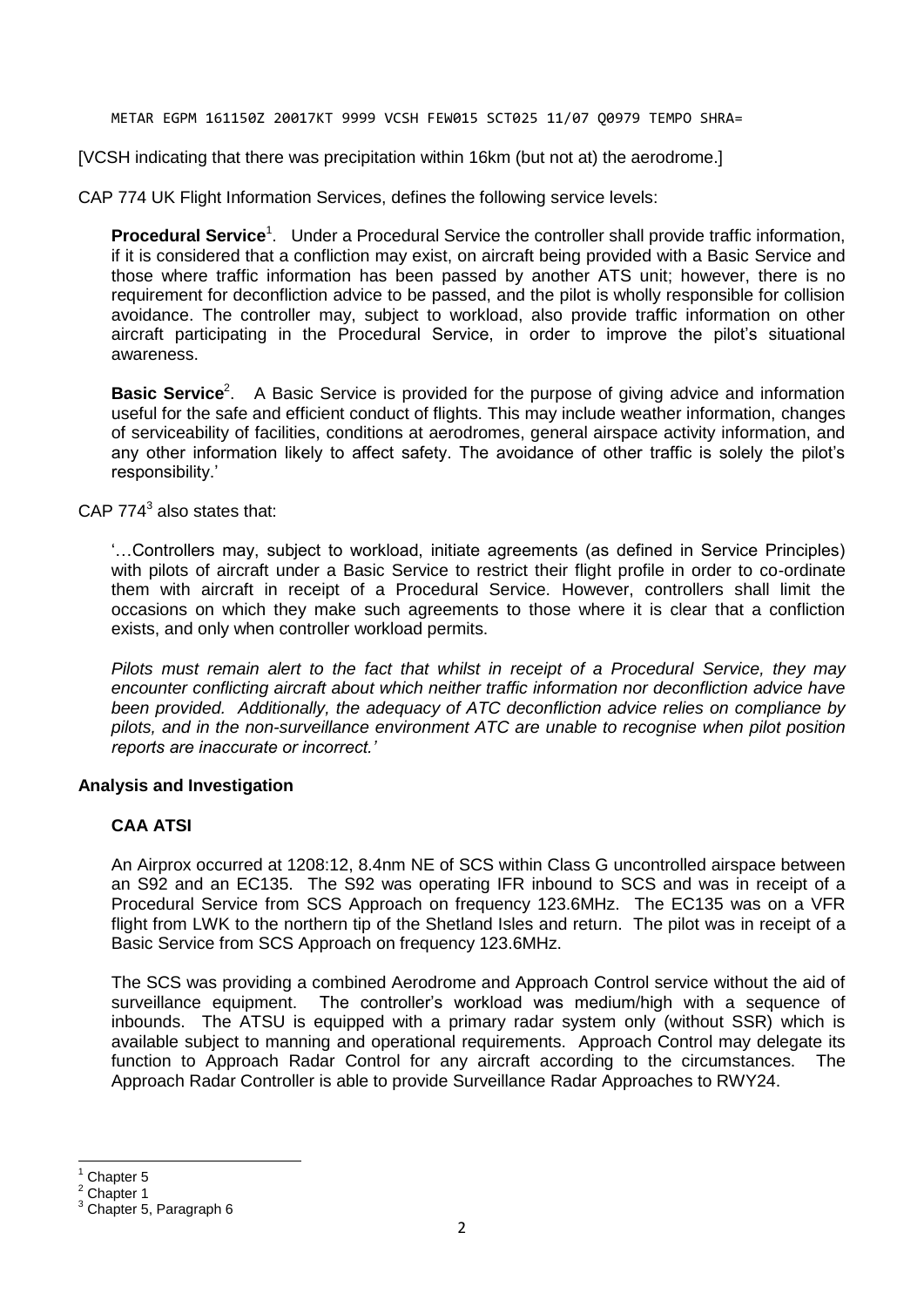The CAA ATSI had access to the RTF and area radar recording, the unit investigation report, together with written reports from the controller, the S92 pilot and the EC135 pilot.

The S92 (requesting a Procedural Service) was the last in the sequence of four helicopter arrivals inbound to SCS. Helicopter (1) and (2) were on frequency and in receipt of a Basic Service at 1000ft. The controller was waiting for helicopter (3) to call.

At 1157:22 the S92 pilot contacted SCS Approach, reporting at 28nm at an altitude of 3000ft. The controller agreed a Procedural Service for RW24 with QNH 979hPa. This was acknowledged by the S92 pilot and the controller responded, *"[S92 C/S] roger cleared for the NDB approach runway two four report established final approach track. I'll give you descent shortly there's three helicopters, they're not too far ahead of you, I'm just waiting for the third one to come on frequency and confirm his altitude and then I'll drop you back down again"*.

Helicopter (3)'s pilot then called at a range of 22nm at 1000ft and shortly afterwards reported descending to 500ft.

The controller passed traffic information to the pilots of the three helicopters on a Basic Service.

At 1200:12 the S92 pilot was instructed to descend to 2000ft and he reported leaving 3000ft.

Shortly afterwards, at 1200:57, the pilot of helicopter (1) reported at 5nm and was cleared to land on RW24.

At 1203:24 in response to a request from ATC the S92 pilot reported at a range of 13nm.

At 1203:36 the EC135 pilot contacted Scatsta approach and the following RTF exchange occurred;

EC135 *"Hello again it's [EC135 C/S]"*

- ATC *"[EC135 C/S] Scatsta pass your message"*
- EC135 *"Four on board and we're currently three miles east-southeast of the Voe at this time one thousand five hundred feet nine seven nine request a Basic Service....."*
- ATC *"…[EC135 C/S] say again your position"*
- EC135 *"Roger we are three miles er southeast of the Voe at this time correction east of Voe"*
- ATC *"[EC135 C/S] confirm you're three miles ah southeast of Scatsta"*
- *EC135 "ah negative we are ah six miles southeast of Scatsta at this time [EC135 C/S]"*
- ATC "[*EC135 C/S] roger Basic Service Scatsta QNH is nine seven nine hectopascals I've got three helicopters routeing inbound from the northeast two of them are ah one thousand feet and below will be routeing around er Yell Sound er inbound to the airfield and the other one is on a Procedural Service shortly descending from altitude two thousand feet remain well to the east please".*
- EC135 *"Roger wilco [EC135 C/S] and er can accept a climb if you need that"*
- ATC *"er thanks very much standby".*

The controller's written report indicated that when the EC135 pilot offered to climb the controller thought that this would be unwise until he could more accurately determine his position and level, as the S92 would be on a conflicting track.

Shortly afterwards the pilot of helicopter (2) reported turning final and was cleared to land.

At 1205:31, in response to a request from ATC, the S92 pilot reported established on the final approach track at a range of 12nm and at 2000ft.

At 1205:46 the area radar picture showed the traffic situation with the EC135 passing east abeam SCS at FL024 (1500ft) and the S92 at a range of 12.5nm at FL029 (2000ft) as shown in Figure 1 below: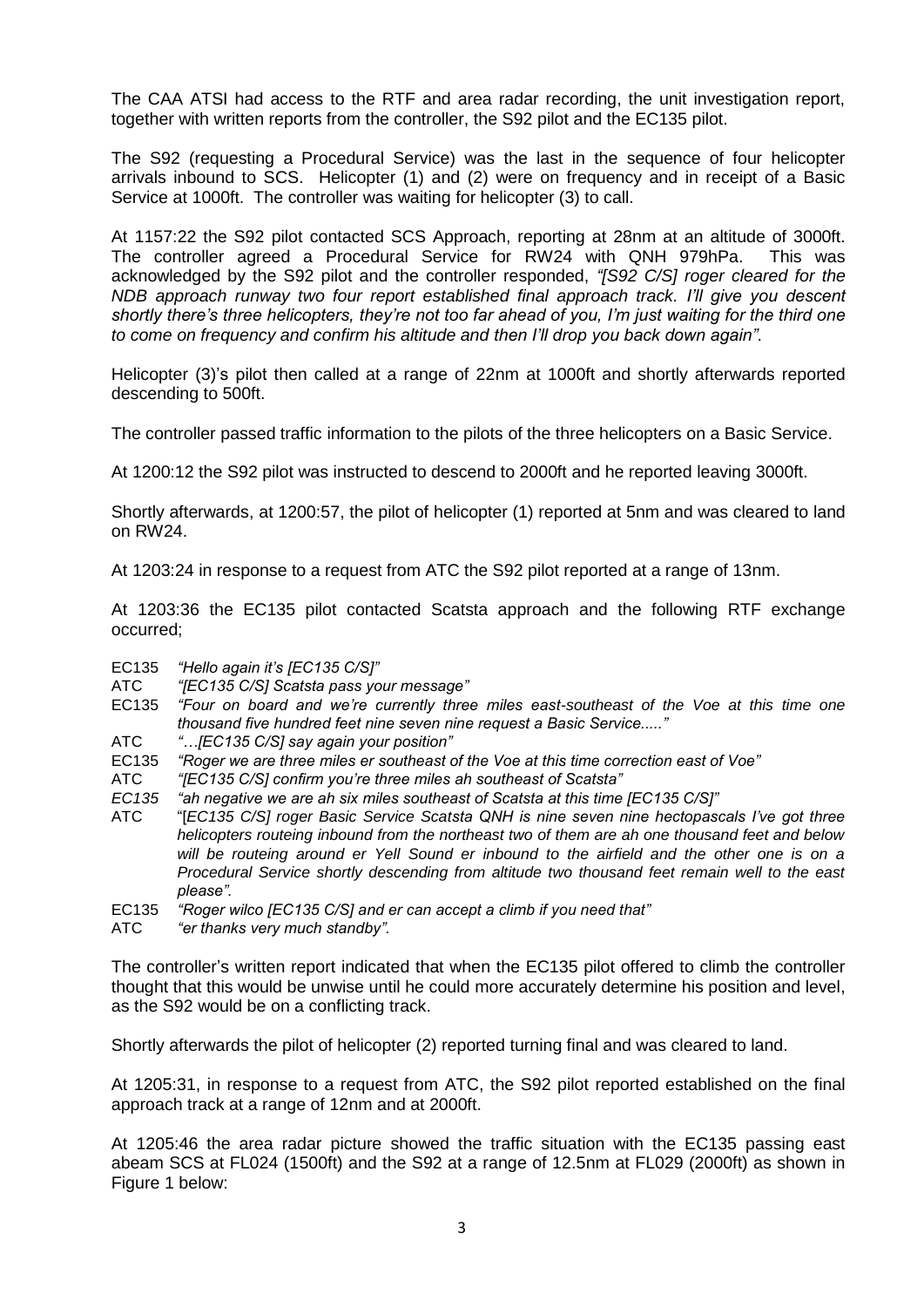

Figure 1 – Prestwick MRT at 1205:46

At 1205:49 the EC135 pilot reported east abeam by 5nm.

At 1206:07 the controller asked the EC135 pilot to report passing the southern coast of Yell and he confirmed being at altitude 1500ft. The controller responded with Traffic Information, *"[EC135 C/S] roger I've got one track er about er one one track miles just about to descend from two thousand feet"*, which was acknowledged by the EC135 pilot.

At 1206:30 the controller passed traffic information to the S92 pilot, *"[S92 C/S] traffic information EC one three five is er tracking er south north to the east of Scatsta altitude one thousand five hundred feet"*. However, there was no response from the S92 pilot and he called the S92 again. The S92 pilot replied *"[S92 C/S] go ahead"* and the controller advised, *"There's an EC one three five routeing south north east of Scatsta ????? ????? ????? ????? standby for his range on that he's altitude one thousand five hundred feet".* The S92 pilot acknowledged with, *"Copied [S92 C/S]".*

At 1207:07 in response to a request from the controller the EC135 pilot reported 6.5nm just east of northeast. The S92 pilot was asked if he had copied the information and he replied, *"Copied [S92 C/S]"*.

At 1207:34 the S92 pilot had started a descent and was passing FL028 (1900ft) as the two helicopters converged at a range of 2.7nm. The vertical separation was 400ft as shown in Figure 2 below.



Figure 2 – Prestwick MRT at 1207:34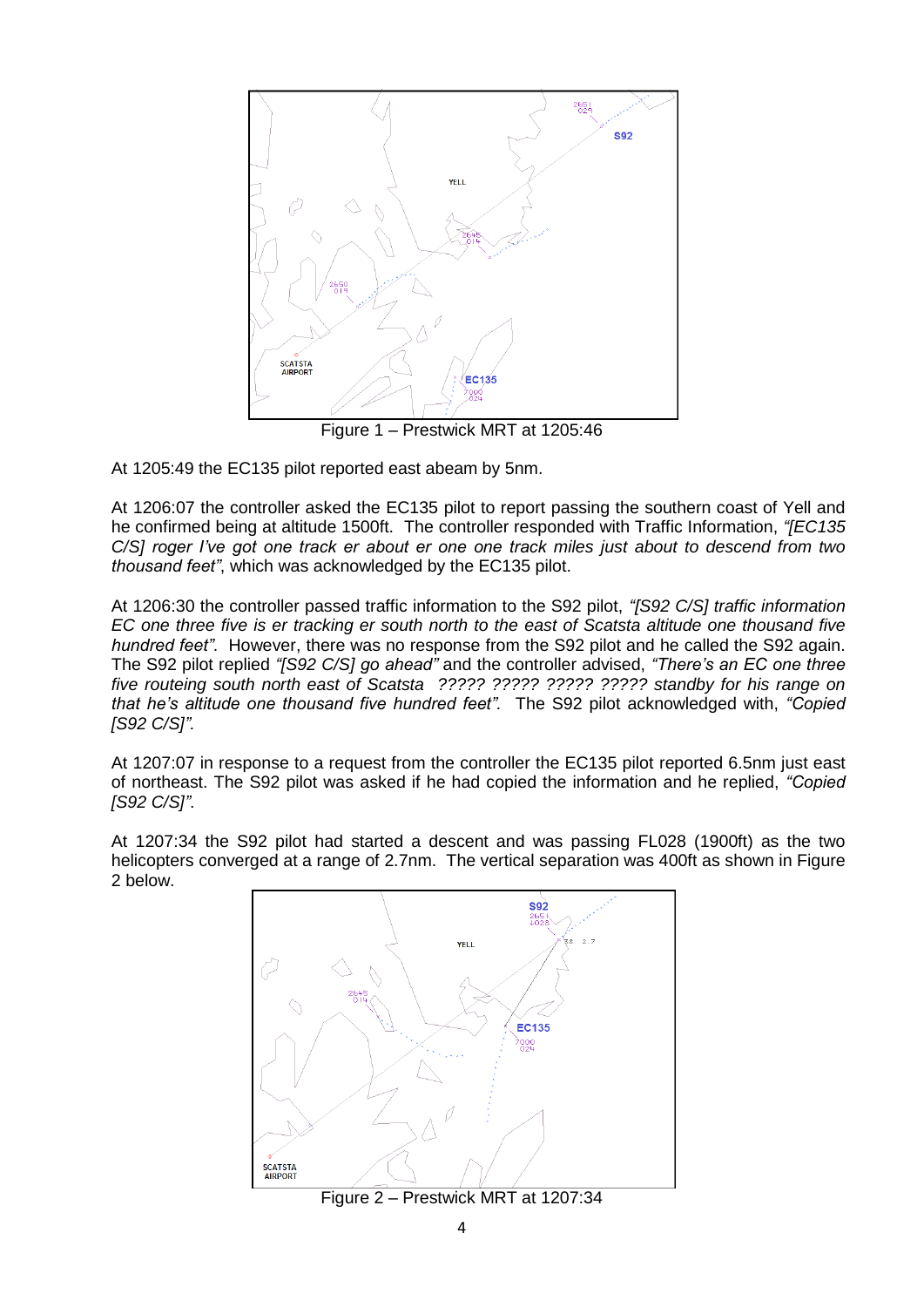By 1208:08 the lateral distance had reduced to 0.3nm with a vertical separation of 100ft (Fig 3).



Figure 3 – Prestwick MRT at 1208:08

The CPA occurs at 1208:12 when the EC135 crosses 0.1nm ahead of the S92 and 100ft below as shown in Figure 4.



### **Summary**

The Airprox occurred when the S92 and the EC135 came into close proximity whilst operating in Class G airspace. The controller passed appropriate traffic information to the S92 pilot in receipt of a Procedural Service, and passed traffic information to assist the EC135 pilot in receipt of a Basic Service. The S92 pilot saw the EC135 about 200ft below, passing opposite direction and made a sharp avoiding action left turn. He assessed the risk of collision as high. He did not receive a TCAS alert. The pilot of the EC135 did not see the S92. The minimum separation was recorded as 100ft vertical and 0.1nm horizontal.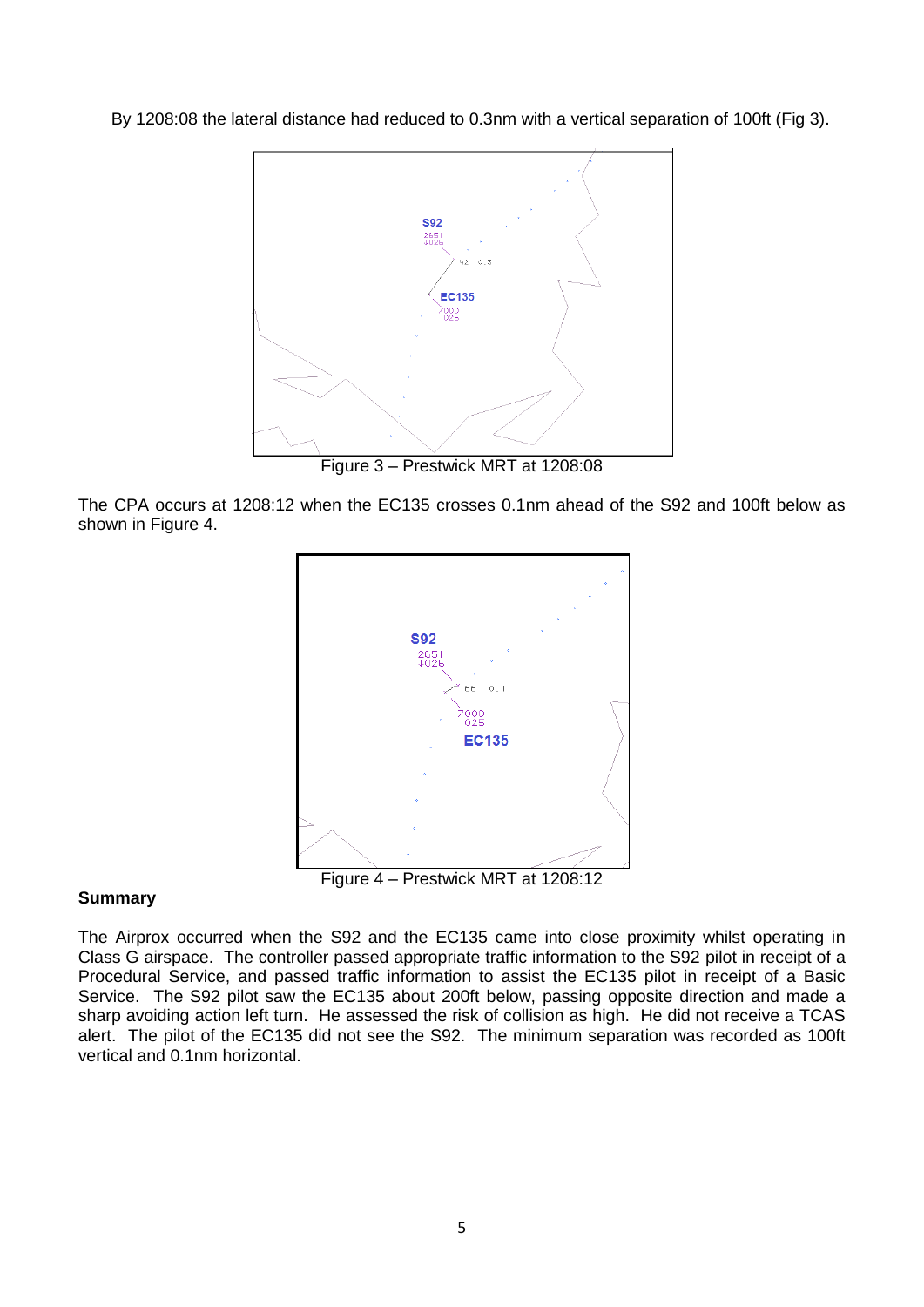## **PART B: SUMMARY OF THE BOARD'S DISCUSSIONS**

Information available included reports from the pilots of both helicopters, a transcript of the relevant RTF frequency, radar video recordings, a report from the controller involved and reports from the appropriate ATC and operating authorities.

The Board first considered the actions of the S92 pilot and agreed that his descent to 1010ft on the Final Approach Track (FAT), was in accordance with the NDB approach to RW24 at Scatsta airport. Although he had been provided with Traffic Information about the EC135, the Board thought that it was possible that he misunderstood its position and believed it was NE of him rather than SW. This could explain why he did not see the traffic on his TCAS screen, as he was concentrating his attention to the right of his track. However, the S92 pilot was in communication with Scatsta approach on the same frequency as the EC135 pilot, and consequently should have been able to hear the Traffic Information being issued to the EC135 pilot. Given that he was operating in IMC, some members considered that it might have been prudent for him to take action himself to avoid a confliction with the EC135 by either requesting a climb for deconfliction or a descent to achieve VMC. Other Members believed that he had a mandate to continue as he was doing on the NDB because he was on a published instrument procedure and it was the other helicopter that was required to give way under the Rules of the Air. Finally, the Board noted that the S92 was fitted with TCAS and that the EC135 was squawking Mode C; they were at a loss to explain why the pilot of the S92 had not received a TCAS RA during the Airprox.

Turning their attention to the actions of the EC135 pilot, who was operating in VMC below the cloud, the Board noted that he had been provided with appropriate and timely Traffic Information about the S92 but had not seemingly acted upon it. Additionally, he had been on the Approach frequency when the S92 pilot reported established on the FAT at a range of 12nm and should therefore have been aware of the S92's location. The Board opined that it was not prudent for the EC135 pilot to fly through a promulgated instrument approach without first sighting the S92; he should have avoided the approach track either vertically or horizontally (probably by routeing further to the East to give a wider berth as requested by ATC). The Board noted that, in mitigation, the EC135 had offered to climb, but the unanimous opinion was that this would probably have taken him into IMC, with, consequently, less likelihood of visual sightings being achieved.

Civil ATC members wondered if the Traffic Information phraseology issued by the controller to inform the S92 pilot of the position and routeing of the EC135 might have been ambiguous and could have led him to believe, erroneously, that the traffic was to his NE. They agreed that it was difficult to ascertain how the phraseology was passed, because it was only available to the Board members as a transcription, without any punctuation marks. However, since the meeting CAA ATSI have listened to the RTF recording and reports that 'the controller says the EC135 is routeing south north [pause] east of Scatsta'. From the inflection and tone of the transmission it was clear that the south north was attached to the routeing and the east of Scatsta was separate and an inferred position

The Board then debated at length the cause of the Airprox. Some members suggested that it was the EC135 pilot who had flown into conflict with the S92. However, following further discussion, and noting that both pilots were in fact responsible for collision avoidance in accordance with Rule 8 of the Rules of the Air Regulations 2007 (despite the fact that the S92 was IMC on an IFR approach), it was decided that the cause was a late sighting by the S92 pilot and a non-sighting by the EC135 pilot.

The Board members quickly agreed that the two helicopters had passed very close to each other. Although noting that the S92 pilot had taken an avoiding action turn on sighting the EC135 below him, it was considered that this action probably occurred as the EC135 was already passing the S92. Consequently, it was agreed that the turn probably did not measurably increase the separation between the two helicopters. The Board agreed unanimously that, because separation had been reduced to the minimum and chance had played a major part in events, nothing more could have been done to improve matters and the risk was assessed as Category A.